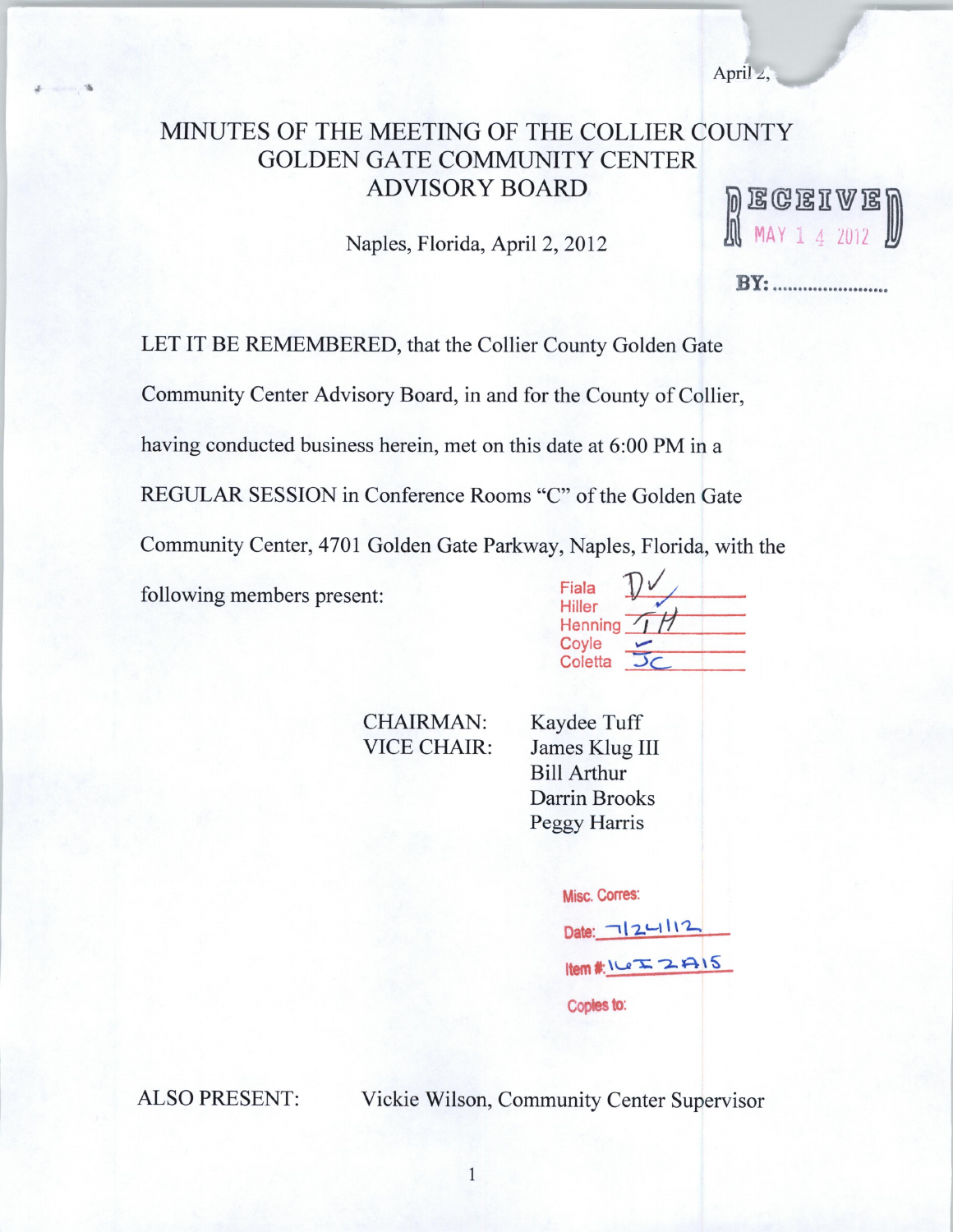

# COLLIER COUNTY DIVISON OF PUBLIC SERVICES

Parks and Recreation Department

15000 Livingston Road — Naples, Florida 34109 — Phone (239) 252 -4000 — Fax (239) 514 -8657 Website: colliergov.net

# GOLDEN GATE COMMUNITY CENTER ADVISORY BOARD AGENDA April 2, 2012

- I. Call to Order
- II. Attendance Establish a Quorum
- III. Approval of Agenda
- IV. Approval of Minutes March 5, 2012
- V. Public Comments

## VI. Old Business

- A. Recreation Highlights Vickie Wilson
- B. Playground Update Vickie Wilson

## VII. New Business

- A. Month to Date Budget/ Year to Date Annie Alvarez
- B. Review Budget FY 2012 -13 Annie Alvarez
- C. Review Updated 5 -Year Plan Annie Alvarez
- D. BMX State Qualifier Budget Report
- E. Advisory Board Resolution
- F. Roof Maintenance

## Vill. Member Comments

IX. Adjournment

The next meeting May 7, 2012 at 6:00 PM Collier County Golden Gate Community Center 4701 Golden Gate Parkway, Conference Room "C" Naples, Florida

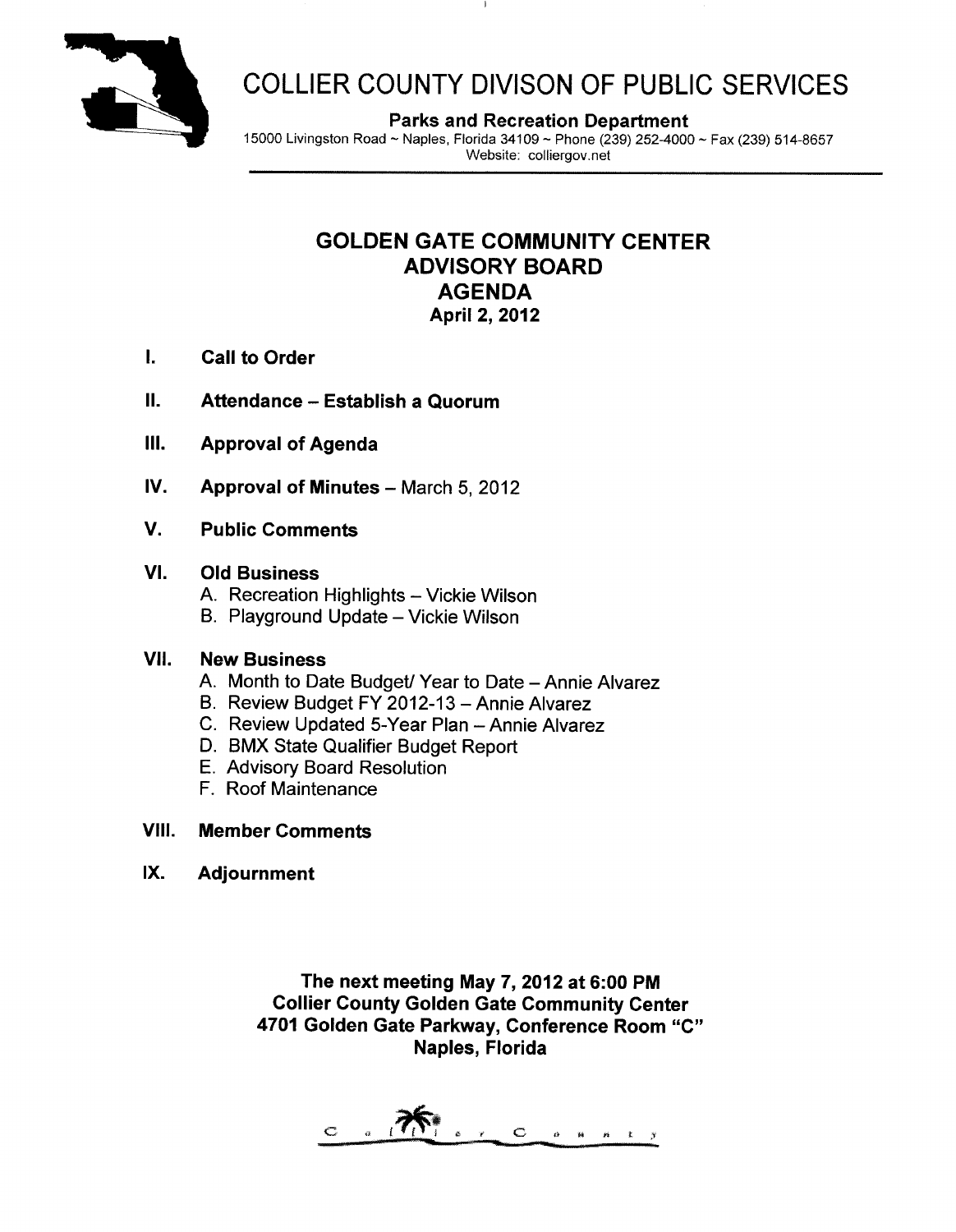#### I. Call to Order

 $\ddot{\phantom{1}}$ 

The meeting was called to order at 6:03 PM by Chairman, Kaydee Tuff.

### II. Attendance — Establish <sup>a</sup> Quorum

Roll call was taken and a quorum was established.

The Advisory Board discussed possible future involvement in providing input regarding Vickie Wilsons' and future Center Supervisors evaluations since the MSTU pays 40% of the cost of the Center and the Board is involved during the hiring process. A consensus was formed to have James Klug do research on procedures on how supervisors are evaluated and if there is an opportunity for Advisory Board input and bring back his findings.

### III. Approval of Agenda

BillArthur moved to approve the April 2, 2012 Agenda as submitted. Second by Peggy Harris. Motion carried unanimously, 5-0.

IV. Approval of March 5, 2012 Minutes

BillArthur moved to approve the February 6, 2012 Minutes as submitted. Second by Darrin Brooks. Motion carried unanimously, 5-0.

- V. Public Comments None
- VI. Old Business —Addressed After VIII.
- VII. New Business —AddressedAfter VIII.

## VIII. Member Comments

James Klug reported meeting with Commissioner Henning and Ian Mitchell regarding the staggering of the Advisory Board Terms from 3-2-0 to 2-2-1 as approved by the Advisory Board in February 2008.

James Klug moved to direct Staff to provide a copy of the minutes showing the motion where the Advisory Board requested the change of Advisory Board terms. Second by Peggy Harris. Motion carried unanimously, 5-0.

Staff will provide <sup>a</sup> copy of the Resolution approved May 2008 regarding the staggering of terms.

#### VI. Old Business

## A. Recreation Highlights

Vickie Wilson distributed and reviewed the report on March and April Events. ( See attached)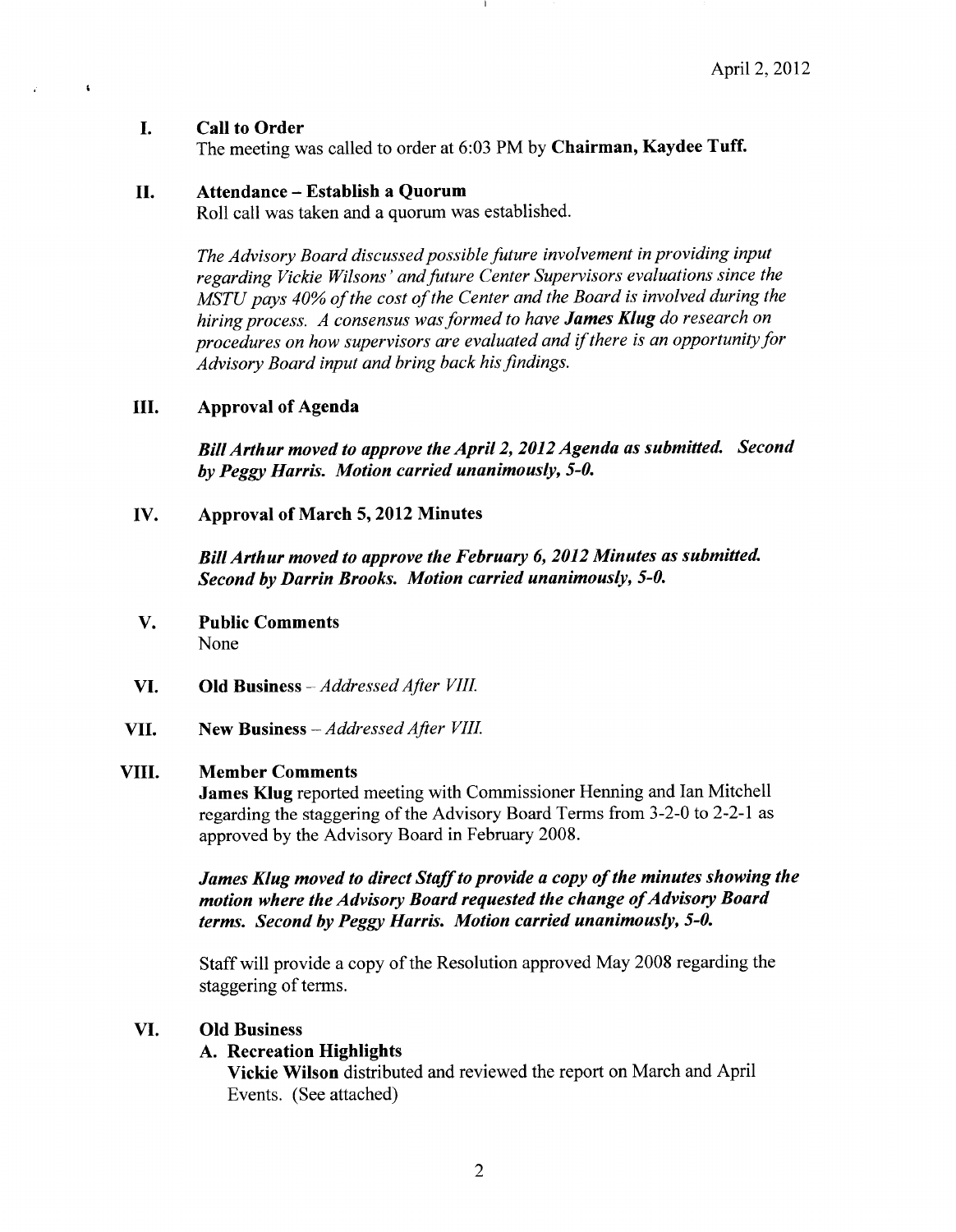- March 10  $\&$  17 PAR participated in the Golden Gate Frontier Day  $\blacksquare$ Parade and the City of Naples St. Patrick's Day Parade
- March 21 & 22 Energy Assistance Program was held  $\mathbf{u}$  .
- March 23 Coalition for Aging Workshop was held  $\blacksquare$ 
	- April 14 "Got Camp" Expo will be held at NCRP
		- VPK/Summer Camp registration opens
		- Community Yard Sale
- April 28 & 29 American Cancer Walk

#### B. Playground Update

 $\bullet$ 

Vickie Wilson researched shade structures installed at Fleishman Park and reported the following: ( See attached)

- $\bullet$ Shade structure was installed in 2006.
- Did not have an issue with wear and tear.  $\bullet$
- Maintenance crew had to take down once for a tropical storm and it took 4 months to get it back in place.
- They plan to replace them with the method that the center staff can take  $\bullet$ down and put up themselves.

Staff was directed to research cost of installation from the City.

#### Public Speaker

Bill McDaniel asked if it was possible to have a copy of the "meeting packet" emailed to anyone prior to meetings. Staff will email meeting packet to bigislandbill@aol.com.

# VII. New Business

## A. Month to Date Budget/ Year to Date — None.

It was noted Annie Alvarez had a meeting in Immokalee and would not be able to attend meeting.

#### B. Review Budget FY2012-13

Vickie Wilson reported the Workshop held on March 29<sup>th</sup> had not been advertised.

It was noted the minute taker requested advice on how to proceed on the unadvertised meeting from the County Attorney's office.

Peggy Harris suggested due to the Sunshine Law prior to conducting any business the Public Notice is stipulated to avoid wasting time.

Kaydee Tuff moved to avoid any errors in public noticing of the meetings; we (Advisory Board) follow a procedure where Vickie (Wilson) would submit to Peg Ruby and also copy Sue Flynn; so that she knows, even before her meeting notices are sent out that the meeting has actually been noticed and will be an official meeting. Second by James Klug. Motion carried unanimously, 5-0.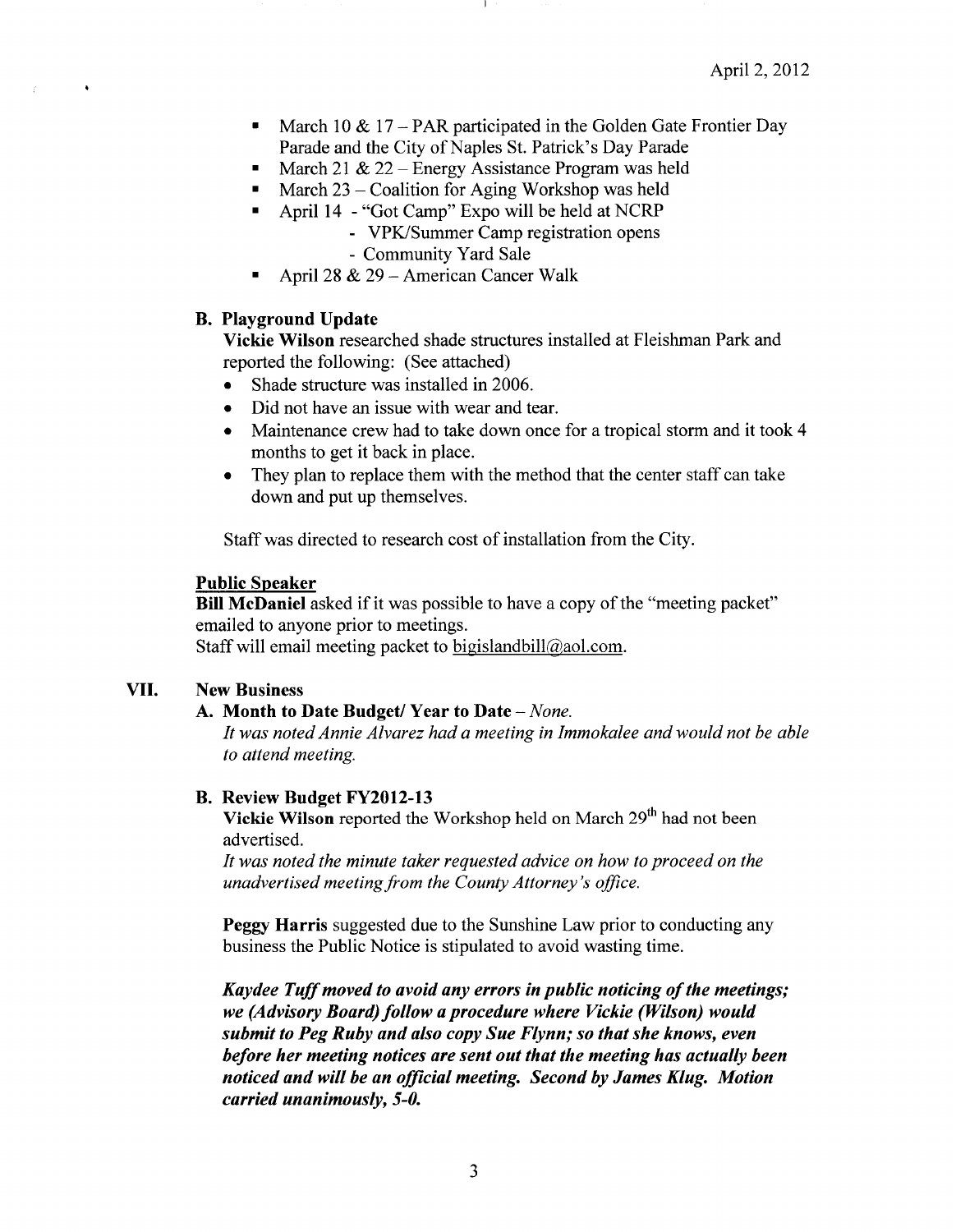Jim Klug stated at the end of the meeting, both Peggy and him self were in agreement on the budget and the 5 -Year Plan as presented. He noted the review of more expense items and not much on revenue items. He has questioned himself on whether he wants to approve the budget. The Advisory Board has had many requests and many commitments to find out the accounting figures that make up the Carry Forward. He said he never received an answer he was confident of. He requested Staff provide <sup>a</sup> Carry Forward analysis similar to the analysis provided on Direct Costs.

Jim Klug suggested deferring any further discussion on the budget until the next meeting. He reiterated the Board should be involved in every single meeting in the County that involved specifically on the GGCC.

Vickie Wilson distributed and reviewed an After School Comparison report and the Tropical Fest Expenditures/Revenue report. She reported the roof is not normally replaced until the roof is 15 -20 years old. Staff will have Facilities inspect the roof.

Discussion was ensued on not getting full cooperation from Staff and concerns in not receiving requested documentation, information and not all questions were answered. Disappointment was expressed in Staff being overwhelmed with responsibilities and not being able to complete direction from the Board. The Advisory Board questioned other options available as far as representation and stated this affects meetings and agenda items. The Chairman will email Barry Williams their concerns.

#### C. Review Updated 5 -Year Plan

Staff distributed and reviewed the updated 5 -Year Plan. ( See attached)

#### D. BMX State Qualifier Budget Report

The report will be provided when total revenues are in.

- **E.** Advisory Board Resolution  $-\textit{Addressed previously}$
- F. Roof Maintenance  $-A$ ddressed previously

#### VIII. Member Comments

 $\pmb{\epsilon}$ 

Kaydee Tuff reported the setup of <sup>a</sup> Golden Gate Community Center webpage in Facebook. She deleted the website because the County required her password. She prefers not to provide this information.

Staff responded the Collier County Government can not setup a website on Facebook, only the Board can do it.

Kaydee Tuff will set website back up again and set Board members up as administrators.